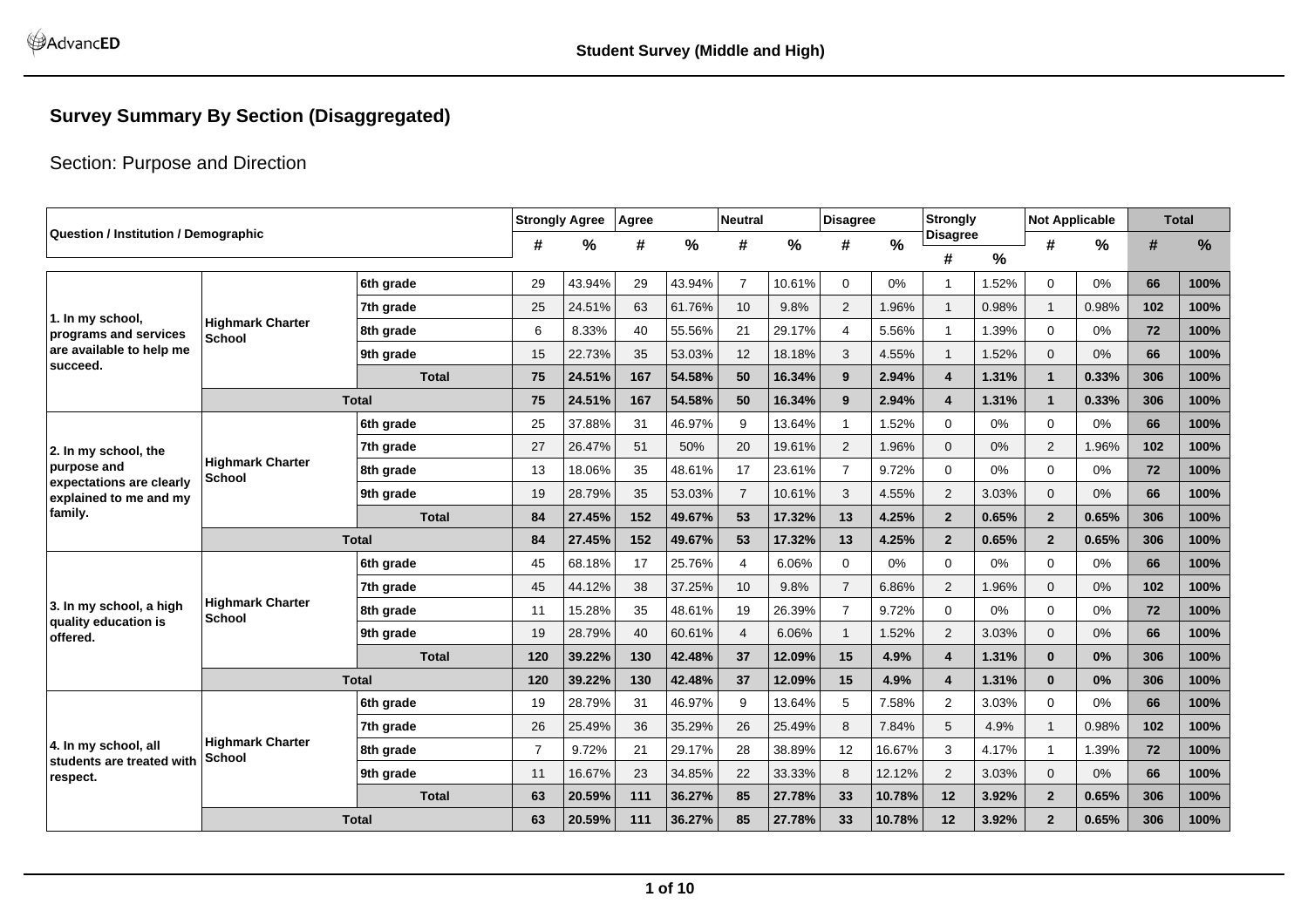|                                             |                                                            |              | <b>Strongly Agree</b> |        | Agree |        | <b>Neutral</b> |        | Disagree |        | Strongly  |       | <b>Not Applicable</b> |       |       | <b>Total</b>  |
|---------------------------------------------|------------------------------------------------------------|--------------|-----------------------|--------|-------|--------|----------------|--------|----------|--------|-----------|-------|-----------------------|-------|-------|---------------|
| <b>Question / Institution / Demographic</b> |                                                            |              | #                     | %      | #     | %      | #              | %      | #        | $\%$   | ∣Disagree |       |                       | %     | #     | $\frac{9}{6}$ |
|                                             |                                                            |              |                       |        |       |        |                |        |          |        | #         | %     |                       |       |       |               |
|                                             |                                                            | 6th grade    | 37                    | 56.06% | 21    | 31.82% |                | 10.61% | $\Omega$ | $0\%$  |           | 0%    |                       | .52%  | 66    | 100%          |
|                                             | 7th grade<br>5. In my school, teachers<br>Highmark Charter |              |                       |        |       | 40.2%  | 25             | 24.51% | 6        | 5.88%  |           | 0.98% |                       | 0%    | 102   | 100%          |
| work together to                            | School                                                     | 8th grade    | 10                    | 13.89% | 38    | 52.78% | 15             | 20.83% | 8        | 11.11% |           | 1.39% |                       | 0%    | 72    | 100%          |
| improve student                             |                                                            | 9th grade    | 17                    | 25.76% | 31    | 46.97% | 15             | 22.73% |          | 1.52%  | C.        | 3.03% | $\Omega$              | 0%    | 66    | 100%          |
| learning.                                   |                                                            | <b>Total</b> | 93                    | 30.39% | 131   | 42.81% | 62             | 20.26% | 15       | 4.9%   |           | 1.31% |                       | 0.33% | 306   | 100%          |
|                                             | <b>Total</b>                                               |              |                       |        | 131   | 42.81% | 62             | 20.26% | 15       | 4.9%   |           | 1.31% |                       | 0.33% | 306   | 100%          |
|                                             | <b>Total</b>                                               |              |                       |        | 691   | 45.16% | 287            | 18.76% | 85       | 5.56%  | 26        | 1.7%  | 6                     | 0.39% | 1,530 | 100%          |

# Section: Governance and Leadership

|                                                                                     |                                          |              |                | <b>Strongly Agree</b> | Agree |        | <b>Neutral</b> |        | Disagree       |               | Strongly        |               | <b>Not Applicable</b> |       |     | <b>Total</b> |
|-------------------------------------------------------------------------------------|------------------------------------------|--------------|----------------|-----------------------|-------|--------|----------------|--------|----------------|---------------|-----------------|---------------|-----------------------|-------|-----|--------------|
| Question / Institution / Demographic                                                |                                          |              | #              | %                     | #     | %      | #              | %      | #              | $\frac{0}{0}$ | <b>Disagree</b> |               | #                     | $\%$  | #   | %            |
|                                                                                     |                                          |              |                |                       |       |        |                |        |                |               | #               | $\frac{9}{6}$ |                       |       |     |              |
|                                                                                     |                                          | 6th grade    | 33             | 50%                   | 21    | 31.82% | 9              | 13.64% | 2              | 3.03%         | 0               | 0%            |                       | 1.52% | 66  | 100%         |
|                                                                                     |                                          | 7th grade    | 35             | 34.31%                | 41    | 40.2%  | 16             | 15.69% | 5              | 4.9%          | 3               | 2.94%         | $\overline{2}$        | .96%  | 102 | 100%         |
| 6. In my school, rules are                                                          | <b>Highmark Charter</b><br><b>School</b> | 8th grade    | $\overline{7}$ | 9.72%                 | 26    | 36.11% | 23             | 31.94% | 10             | 13.89%        | 3               | 4.17%         | 3                     | 4.17% | 72  | 100%         |
| applied equally to all<br>students.                                                 |                                          | 9th grade    | 8              | 12.12%                | 28    | 42.42% | 18             | 27.27% | 8              | 12.12%        | 4               | 6.06%         | $\mathbf{0}$          | 0%    | 66  | 100%         |
|                                                                                     |                                          | <b>Total</b> | 83             | 27.12%                | 116   | 37.91% | 66             | 21.57% | 25             | 8.17%         | 10              | 3.27%         | 6                     | 1.96% | 306 | 100%         |
|                                                                                     |                                          | <b>Total</b> | 83             | 27.12%                | 116   | 37.91% | 66             | 21.57% | 25             | 8.17%         | 10              | 3.27%         | 6                     | 1.96% | 306 | 100%         |
|                                                                                     |                                          | 6th grade    | 27             | 40.91%                | 26    | 39.39% | 12             | 18.18% |                | 1.52%         |                 | $0\%$         | 0                     | 0%    | 66  | 100%         |
|                                                                                     |                                          | 7th grade    | 6              | 5.88%                 | 44    | 43.14% | 44             | 43.14% | 6              | 5.88%         |                 | 0.98%         | 1                     | 0.98% | 102 | 100%         |
| 7. In my school, students School                                                    | <b>Highmark Charter</b>                  | 8th grade    | 6              | 8.33%                 | 29    | 40.28% | 27             | 37.5%  | 9              | 12.5%         |                 | .39%          | $\Omega$              | 0%    | 72  | 100%         |
| treat adults with respect.                                                          |                                          | 9th grade    | 5              | 7.58%                 | 23    | 34.85% | 22             | 33.33% | 15             | 22.73%        |                 | .52%          | 0                     | 0%    | 66  | 100%         |
|                                                                                     |                                          | <b>Total</b> | 44             | 14.38%                | $122$ | 39.87% | 105            | 34.31% | 31             | 10.13%        | 3               | 0.98%         |                       | 0.33% | 306 | 100%         |
| 8. In my school, the<br>principal and teachers<br>have high expectations<br>∣of me. |                                          | <b>Total</b> | 44             | 14.38%                | 122   | 39.87% | 105            | 34.31% | 31             | 10.13%        | 3               | 0.98%         |                       | 0.33% | 306 | 100%         |
|                                                                                     |                                          | 6th grade    | 33             | 50%                   | 26    | 39.39% | 5              | 7.58%  |                | 1.52%         | 0               | $0\%$         | 1                     | 1.52% | 66  | 100%         |
|                                                                                     | <b>Highmark Charter</b><br><b>School</b> | 7th grade    | 31             | 30.39%                | 53    | 51.96% | 12             | 11.76% | $\overline{4}$ | 3.92%         |                 | 0.98%         |                       | 0.98% | 102 | 100%         |
|                                                                                     |                                          | 8th grade    | 14             | 19.44%                | 34    | 47.22% | 20             | 27.78% | 2              | 2.78%         |                 | .39%          |                       | .39%  | 72  | 100%         |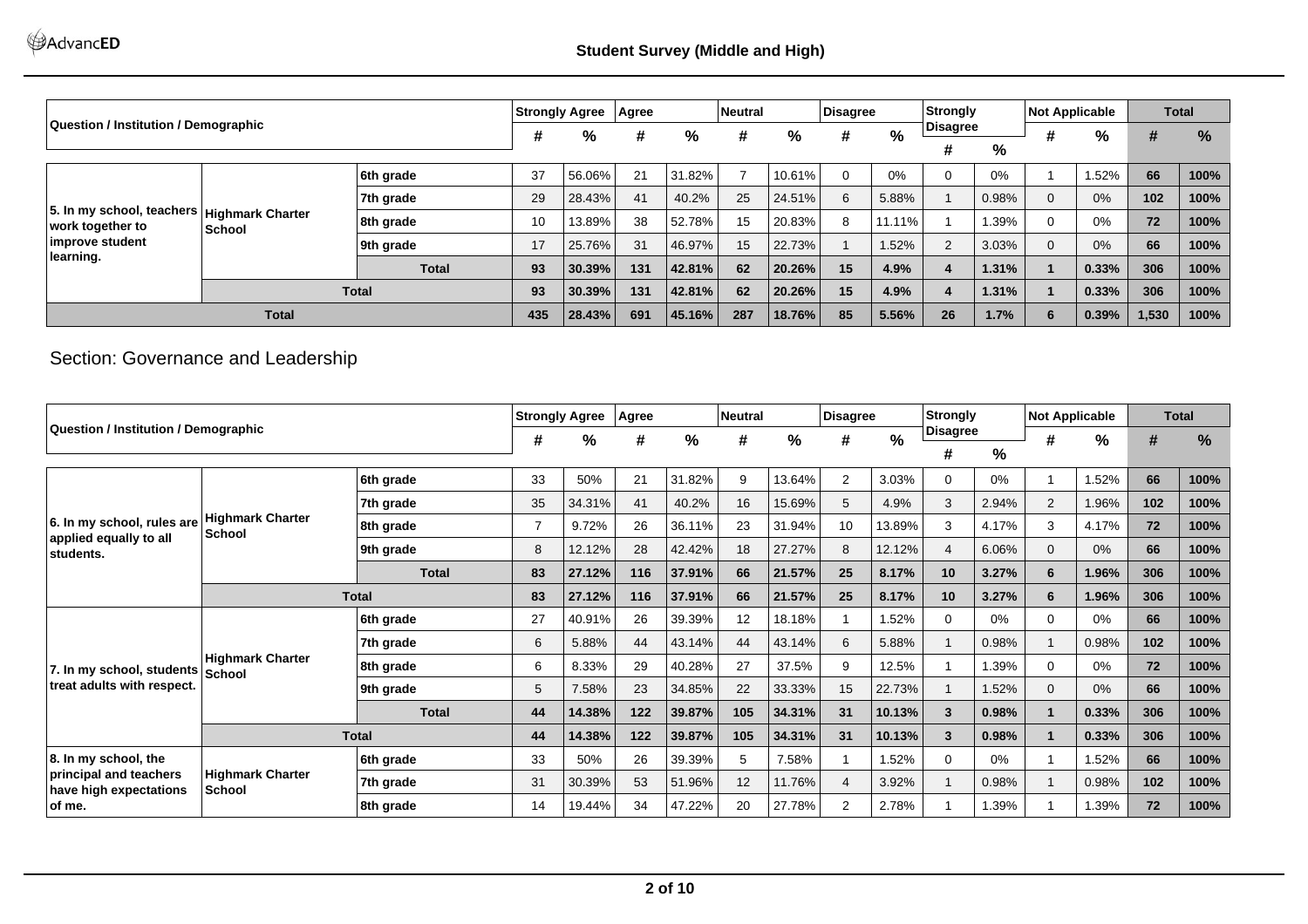|                                                  |                         |              | Strongly Agree |        | <b>Agree</b> |         | <b>Neutral</b> |        | Disagree |       | Strongly  |       | <b>Not Applicable</b> |       |     | <b>Total</b>  |
|--------------------------------------------------|-------------------------|--------------|----------------|--------|--------------|---------|----------------|--------|----------|-------|-----------|-------|-----------------------|-------|-----|---------------|
| Question / Institution / Demographic             |                         |              |                | %      |              | %       |                | %      | #        | %     | ∣Disagree |       |                       | %     | #   | $\frac{9}{6}$ |
|                                                  |                         |              |                |        |              |         |                |        |          |       |           | %     |                       |       |     |               |
| $ 8.$ In my school, the                          | <b>Highmark Charter</b> | 9th grade    | 22             | 33.33% | 31           | 46.97%  | 11             | 16.67% |          | .52%  |           | .52%  | 0                     | 0%    | 66  | 100%          |
| principal and teachers<br>have high expectations | <b>School</b>           | <b>Total</b> | 100            | 32.68% | 144          | 47.06%  | 48             | 15.69% | 8        | 2.61% |           | 0.98% | 3                     | 0.98% | 306 | 100%          |
| ∣of me.                                          | <b>Total</b>            |              |                | 32.68% | 144          | 47.06%  | 48             | 15.69% | 8        | 2.61% |           | 0.98% | 3                     | 0.98% | 306 | 100%          |
|                                                  | <b>Total</b>            |              |                | 24.73% | 382          | 141.61% | 219            | 23.86% | 64       | 6.97% | 16        | 1.74% | 10                    | 1.09% | 918 | 100%          |

# Section: Teaching and Assessing for Learning

|                                                              |                                          |              | <b>Strongly Agree</b> |        | Agree |        | <b>Neutral</b> |        | <b>Disagree</b> |       | Strongly        |               | <b>Not Applicable</b> |               |     | <b>Total</b> |
|--------------------------------------------------------------|------------------------------------------|--------------|-----------------------|--------|-------|--------|----------------|--------|-----------------|-------|-----------------|---------------|-----------------------|---------------|-----|--------------|
| Question / Institution / Demographic                         |                                          |              | #                     | %      | #     | %      | #              | %      | #               | $\%$  | <b>Disagree</b> |               | #                     | $\frac{9}{6}$ | #   | %            |
|                                                              |                                          |              |                       |        |       |        |                |        |                 |       | #               | $\frac{0}{0}$ |                       |               |     |              |
|                                                              |                                          | 6th grade    | 27                    | 40.91% | 29    | 43.94% | 6              | 9.09%  | 2               | 3.03% |                 | 1.52%         |                       | 1.52%         | 66  | 100%         |
| 9. My school gives me                                        |                                          | 7th grade    | 21                    | 20.79% | 58    | 57.43% | 15             | 14.85% | $\overline{7}$  | 6.93% | $\Omega$        | $0\%$         | $\Omega$              | 0%            | 101 | 100%         |
| multiple assessments to                                      | <b>Highmark Charter</b><br><b>School</b> | 8th grade    | 15                    | 20.83% | 30    | 41.67% | 24             | 33.33% | 3               | 4.17% | $\Omega$        | $0\%$         | $\Omega$              | 0%            | 72  | 100%         |
| check my understanding                                       |                                          | 9th grade    | 9                     | 13.64% | 40    | 60.61% | 14             | 21.21% | 2               | 3.03% |                 | 1.52%         | $\mathbf 0$           | 0%            | 66  | 100%         |
| of what was taught.                                          |                                          | <b>Total</b> | 72                    | 23.61% | 157   | 51.48% | 59             | 19.34% | 14              | 4.59% | $\overline{2}$  | 0.66%         | $\mathbf 1$           | 0.33%         | 305 | 100%         |
|                                                              |                                          | <b>Total</b> | 72                    | 23.61% | 157   | 51.48% | 59             | 19.34% | 14              | 4.59% | $\overline{2}$  | 0.66%         | $\mathbf{1}$          | 0.33%         | 305 | 100%         |
|                                                              |                                          | 6th grade    | 33                    | 50%    | 21    | 31.82% | 9              | 13.64% | 3               | 4.55% | $\Omega$        | $0\%$         | $\Omega$              | 0%            | 66  | 100%         |
|                                                              |                                          | 7th grade    | 16                    | 15.84% | 57    | 56.44% | 17             | 16.83% | 8               | 7.92% | 3               | 2.97%         | $\Omega$              | 0%            | 101 | 100%         |
| 10. My school provides<br>me with challenging                | <b>Highmark Charter</b><br>School        | 8th grade    | 9                     | 12.5%  | 34    | 47.22% | 22             | 30.56% | $\overline{7}$  | 9.72% | $\Omega$        | $0\%$         | $\Omega$              | 0%            | 72  | 100%         |
| curriculum and learning                                      |                                          | 9th grade    | 15                    | 22.73% | 33    | 50%    | 16             | 24.24% | $\overline{1}$  | 1.52% |                 | 1.52%         | $\mathbf{0}$          | 0%            | 66  | 100%         |
| experiences.                                                 |                                          | <b>Total</b> | 73                    | 23.93% | 145   | 47.54% | 64             | 20.98% | 19              | 6.23% |                 | 1.31%         | $\bf{0}$              | 0%            | 305 | 100%         |
|                                                              |                                          | <b>Total</b> | 73                    | 23.93% | 145   | 47.54% | 64             | 20.98% | 19              | 6.23% |                 | 1.31%         | $\bf{0}$              | 0%            | 305 | 100%         |
|                                                              |                                          | 6th grade    | 37                    | 56.06% | 23    | 34.85% | 5              | 7.58%  | -1              | 1.52% | $\Omega$        | $0\%$         | $\Omega$              | 0%            | 66  | 100%         |
|                                                              |                                          | 7th grade    | 23                    | 22.77% | 55    | 54.46% | 17             | 16.83% | $\overline{4}$  | 3.96% |                 | 0.99%         | $\mathbf 1$           | 0.99%         | 101 | 100%         |
| 11. My school prepares                                       | <b>Highmark Charter</b><br><b>School</b> | 8th grade    | 21                    | 29.17% | 32    | 44.44% | 12             | 16.67% | 5               | 6.94% |                 | 1.39%         |                       | 1.39%         | 72  | 100%         |
| $\ln$ e to deal with issues $\ln$<br>may face in the future. |                                          | 9th grade    | 15                    | 22.73% | 34    | 51.52% | 12             | 18.18% | $\overline{2}$  | 3.03% | 3               | 4.55%         | $\Omega$              | 0%            | 66  | 100%         |
|                                                              |                                          | <b>Total</b> | 96                    | 31.48% | 144   | 47.21% | 46             | 15.08% | 12              | 3.93% | 5               | 1.64%         | $\overline{2}$        | 0.66%         | 305 | 100%         |
|                                                              |                                          | <b>Total</b> | 96                    | 31.48% | 144   | 47.21% | 46             | 15.08% | 12              | 3.93% | 5.              | 1.64%         | $\overline{2}$        | 0.66%         | 305 | 100%         |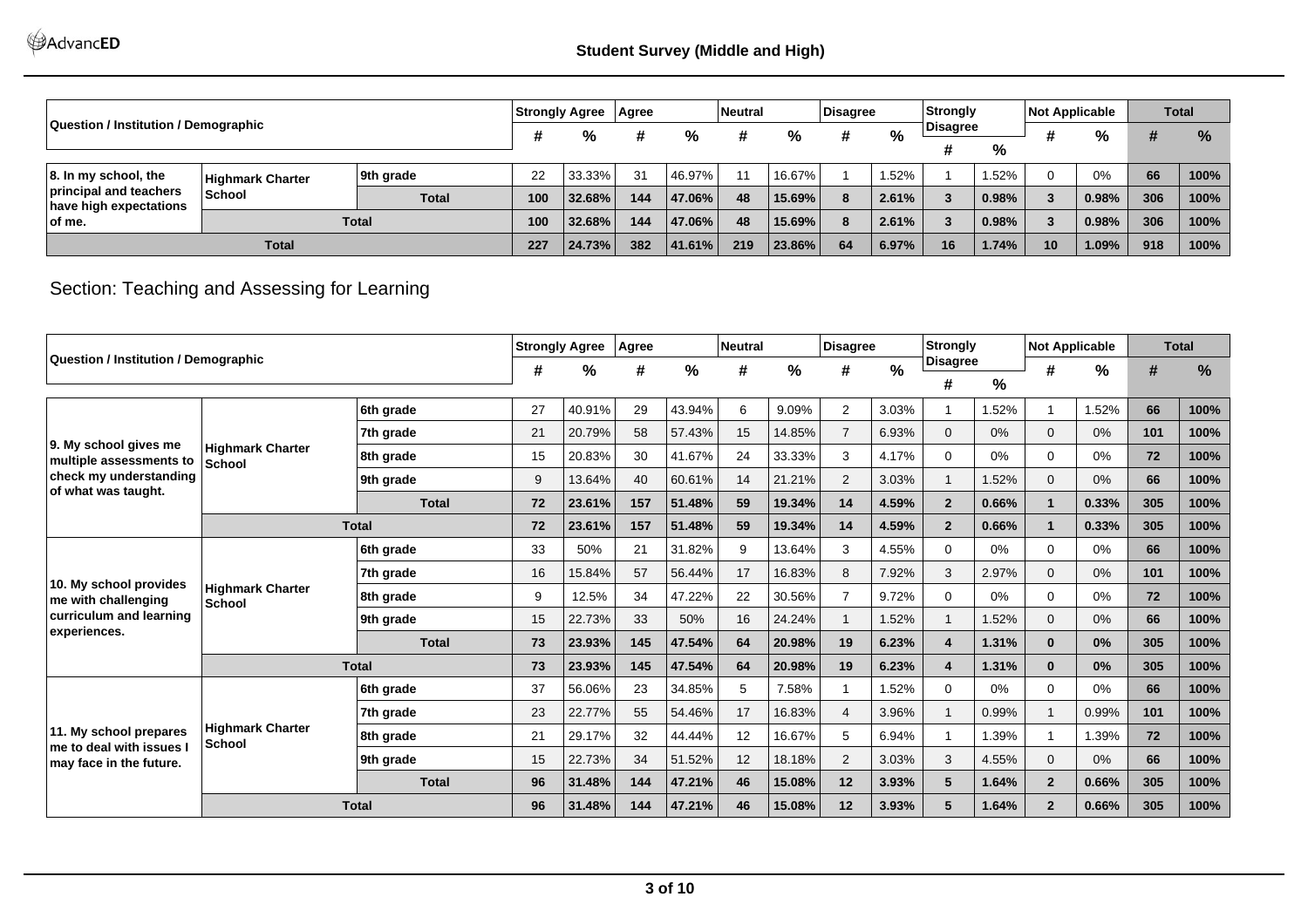AdvancED

|                                                                        |                                          |              |                | <b>Strongly Agree</b> | Agree |               | <b>Neutral</b> |        | <b>Disagree</b> |               | <b>Strongly</b> |       | <b>Not Applicable</b>   |       |     | <b>Total</b> |
|------------------------------------------------------------------------|------------------------------------------|--------------|----------------|-----------------------|-------|---------------|----------------|--------|-----------------|---------------|-----------------|-------|-------------------------|-------|-----|--------------|
| Question / Institution / Demographic                                   |                                          |              | #              | $\frac{0}{0}$         | #     | $\frac{0}{0}$ | #              | $\%$   | #               | $\frac{0}{0}$ | <b>Disagree</b> |       | #                       | %     | #   | %            |
|                                                                        |                                          |              |                |                       |       |               |                |        |                 |               | #               | %     |                         |       |     |              |
|                                                                        |                                          | 6th grade    | 28             | 42.42%                | 29    | 43.94%        | $\overline{7}$ | 10.61% | $\mathbf{1}$    | 1.52%         |                 | 1.52% | $\Omega$                | 0%    | 66  | 100%         |
|                                                                        |                                          | 7th grade    | 20             | 19.8%                 | 49    | 48.51%        | 21             | 20.79% | 8               | 7.92%         | 3               | 2.97% | $\Omega$                | 0%    | 101 | 100%         |
| 12. My school motivates                                                | <b>Highmark Charter</b><br><b>School</b> | 8th grade    | 5              | 6.94%                 | 30    | 41.67%        | 21             | 29.17% | 12              | 16.67%        | 2               | 2.78% | 2                       | 2.78% | 72  | 100%         |
| me to learn new things.                                                |                                          | 9th grade    | 11             | 16.67%                | 32    | 48.48%        | 15             | 22.73% | $\overline{4}$  | 6.06%         | $\overline{2}$  | 3.03% | 2                       | 3.03% | 66  | 100%         |
|                                                                        |                                          | <b>Total</b> | 64             | 20.98%                | 140   | 45.9%         | 64             | 20.98% | 25              | 8.2%          | 8               | 2.62% | 4                       | 1.31% | 305 | 100%         |
|                                                                        |                                          | <b>Total</b> | 64             | 20.98%                | 140   | 45.9%         | 64             | 20.98% | 25              | 8.2%          | 8               | 2.62% | $\overline{\mathbf{4}}$ | 1.31% | 305 | 100%         |
|                                                                        |                                          | 6th grade    | 25             | 37.88%                | 32    | 48.48%        | 6              | 9.09%  | $\mathbf{1}$    | 1.52%         | 1               | 1.52% | $\mathbf{1}$            | 1.52% | 66  | 100%         |
| 13. My school offers<br>opportunities for my                           |                                          | 7th grade    | 16             | 15.84%                | 51    | 50.5%         | 21             | 20.79% | 9               | 8.91%         |                 | 0.99% | 3                       | 2.97% | 101 | 100%         |
| family to become                                                       | <b>Highmark Charter</b><br><b>School</b> | 8th grade    | 8              | 11.11%                | 31    | 43.06%        | 22             | 30.56% | 10              | 13.89%        | $\overline{1}$  | 1.39% | $\mathbf{0}$            | 0%    | 72  | 100%         |
| involved in school<br>activities and my                                |                                          | 9th grade    | 10             | 15.15%                | 34    | 51.52%        | 18             | 27.27% | $\mathbf{1}$    | 1.52%         | 3               | 4.55% | 0                       | 0%    | 66  | 100%         |
| learning.                                                              |                                          | <b>Total</b> | 59             | 19.34%                | 148   | 48.52%        | 67             | 21.97% | 21              | 6.89%         | 6               | 1.97% | 4                       | 1.31% | 305 | 100%         |
|                                                                        |                                          | <b>Total</b> | 59             | 19.34%                | 148   | 48.52%        | 67             | 21.97% | 21              | 6.89%         | 6               | 1.97% | 4                       | 1.31% | 305 | 100%         |
|                                                                        |                                          | 6th grade    | 19             | 28.79%                | 25    | 37.88%        | 16             | 24.24% | 5               | 7.58%         | $\mathbf{1}$    | 1.52% | $\Omega$                | 0%    | 66  | 100%         |
| 14. My school makes                                                    |                                          | 7th grade    | 22             | 21.78%                | 36    | 35.64%        | 29             | 28.71% | 9               | 8.91%         | $\overline{2}$  | 1.98% | 3                       | 2.97% | 101 | 100%         |
| sure there is at least one<br>adult who knows me well                  | <b>Highmark Charter</b><br>School        | 8th grade    | 8              | 11.11%                | 22    | 30.56%        | 15             | 20.83% | 20              | 27.78%        | 5               | 6.94% | 2                       | 2.78% | 72  | 100%         |
| and shows interest in my                                               |                                          | 9th grade    | 15             | 22.73%                | 21    | 31.82%        | 13             | 19.7%  | 11              | 16.67%        | 5               | 7.58% | $\mathbf{1}$            | 1.52% | 66  | 100%         |
| education and future.                                                  |                                          | <b>Total</b> | 64             | 20.98%                | 104   | 34.1%         | 73             | 23.93% | 45              | 14.75%        | 13              | 4.26% | 6                       | 1.97% | 305 | 100%         |
|                                                                        |                                          | <b>Total</b> | 64             | 20.98%                | 104   | 34.1%         | 73             | 23.93% | 45              | 14.75%        | 13              | 4.26% | 6                       | 1.97% | 305 | 100%         |
|                                                                        |                                          | 6th grade    | 20             | 30.3%                 | 34    | 51.52%        | 8              | 12.12% | 2               | 3.03%         | $\Omega$        | 0%    | 2                       | 3.03% | 66  | 100%         |
|                                                                        |                                          | 7th grade    | 18             | 17.82%                | 45    | 44.55%        | 25             | 24.75% | 9               | 8.91%         | 2               | 1.98% | $\overline{2}$          | 1.98% | 101 | 100%         |
| 15. My school provides<br>learning services for me                     | <b>Highmark Charter</b><br>School        | 8th grade    | $6\phantom{1}$ | 8.33%                 | 22    | 30.56%        | 25             | 34.72% | 16              | 22.22%        | 2               | 2.78% | $\mathbf{1}$            | 1.39% | 72  | 100%         |
| according to my needs.                                                 |                                          | 9th grade    | 14             | 21.21%                | 22    | 33.33%        | 24             | 36.36% | 5               | 7.58%         | -1              | 1.52% | $\Omega$                | 0%    | 66  | 100%         |
|                                                                        |                                          | <b>Total</b> | 58             | 19.02%                | 123   | 40.33%        | 82             | 26.89% | 32              | 10.49%        | 5               | 1.64% | 5                       | 1.64% | 305 | 100%         |
|                                                                        |                                          | <b>Total</b> | 58             | 19.02%                | 123   | 40.33%        | 82             | 26.89% | 32              | 10.49%        | 5               | 1.64% | 5                       | 1.64% | 305 | 100%         |
| 16. All of my teachers                                                 |                                          | 6th grade    | 33             | 50%                   | 22    | 33.33%        | 9              | 13.64% | $\mathbf{1}$    | 1.52%         | $\Omega$        | 0%    | $\mathbf{1}$            | 1.52% | 66  | 100%         |
| use a variety of teaching<br>methods and learning                      | <b>Highmark Charter</b>                  | 7th grade    | 24             | 23.76%                | 54    | 53.47%        | 11             | 10.89% | 10              | 9.9%          | $\mathbf 0$     | 0%    | $\overline{2}$          | 1.98% | 101 | 100%         |
| activities to help me<br>develop the skills I will<br>need to succeed. | <b>School</b>                            | 8th grade    | 13             | 18.06%                | 29    | 40.28%        | 21             | 29.17% | $\overline{7}$  | 9.72%         | $\overline{2}$  | 2.78% | $\mathbf{0}$            | 0%    | 72  | 100%         |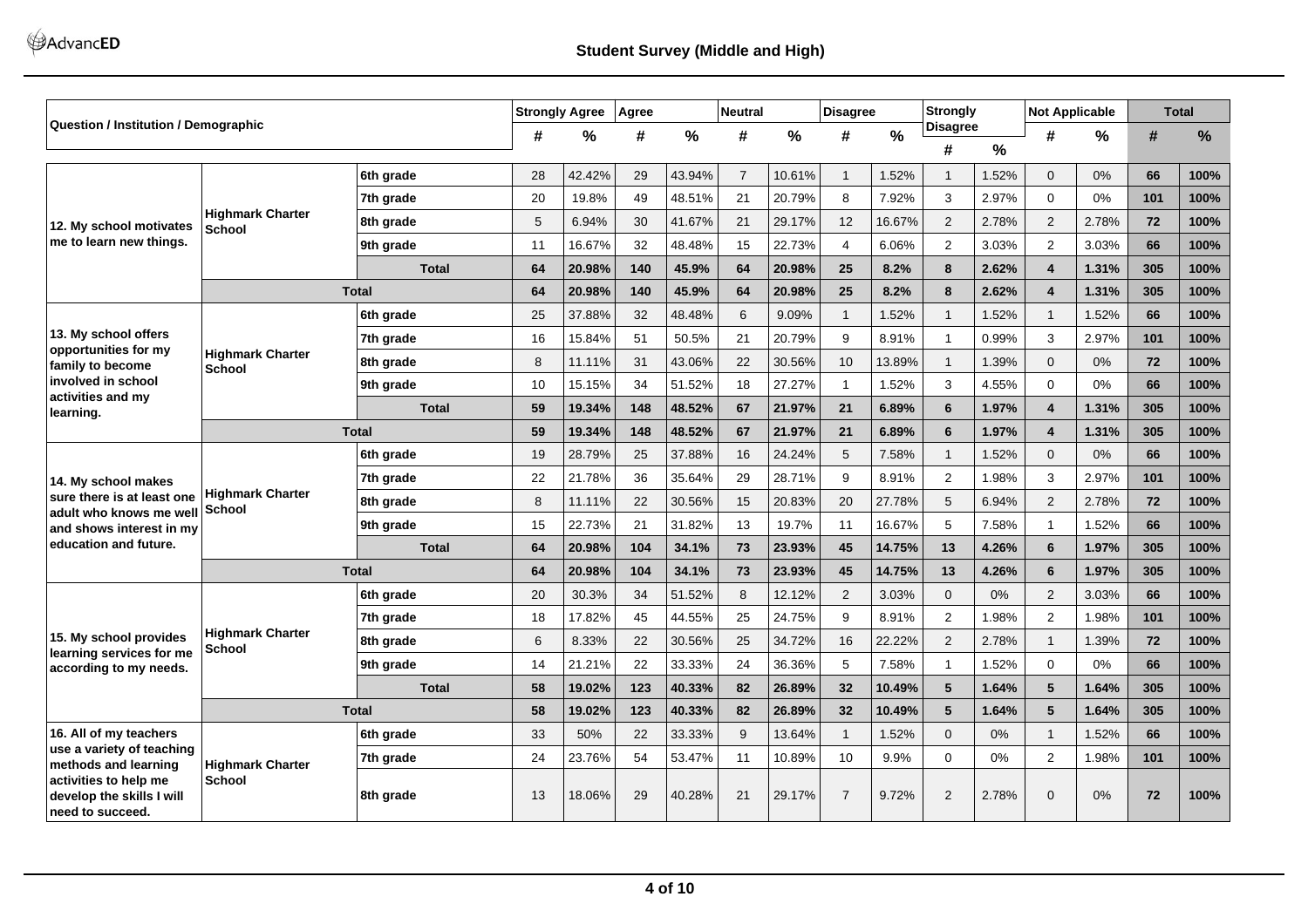AdvancED

| <b>Question / Institution / Demographic</b>                            |                                          |              |                | <b>Strongly Agree</b> | Agree |        | <b>Neutral</b> |        | <b>Disagree</b> |               | <b>Strongly</b>         |       | <b>Not Applicable</b>   |       |     | <b>Total</b> |
|------------------------------------------------------------------------|------------------------------------------|--------------|----------------|-----------------------|-------|--------|----------------|--------|-----------------|---------------|-------------------------|-------|-------------------------|-------|-----|--------------|
|                                                                        |                                          |              | #              | $\frac{0}{0}$         | #     | $\%$   | #              | $\%$   | #               | $\frac{0}{0}$ | <b>Disagree</b><br>#    | %     | #                       | %     | #   | %            |
|                                                                        |                                          |              |                |                       |       |        |                |        |                 |               |                         |       |                         |       |     |              |
| 16. All of my teachers<br>use a variety of teaching                    | <b>Highmark Charter</b>                  | 9th grade    | 19             | 28.79%                | 31    | 46.97% | 11             | 16.67% | 2               | 3.03%         | 2                       | 3.03% | $\overline{1}$          | 1.52% | 66  | 100%         |
| methods and learning                                                   | School                                   | <b>Total</b> | 89             | 29.18%                | 136   | 44.59% | 52             | 17.05% | 20              | 6.56%         | 4                       | 1.31% | 4                       | 1.31% | 305 | 100%         |
| activities to help me<br>develop the skills I will<br>need to succeed. |                                          | <b>Total</b> | 89             | 29.18%                | 136   | 44.59% | 52             | 17.05% | 20              | 6.56%         | 4                       | 1.31% | $\overline{\mathbf{4}}$ | 1.31% | 305 | 100%         |
|                                                                        |                                          | 6th grade    | 20             | 30.3%                 | 26    | 39.39% | 15             | 22.73% | 3               | 4.55%         | 2                       | 3.03% | $\Omega$                | 0%    | 66  | 100%         |
|                                                                        |                                          | 7th grade    | 6              | 5.94%                 | 26    | 25.74% | 45             | 44.55% | 19              | 18.81%        | 4                       | 3.96% | $\overline{1}$          | 0.99% | 101 | 100%         |
| 17. All of my teachers                                                 | <b>Highmark Charter</b><br>School        | 8th grade    | $\mathbf{1}$   | 1.39%                 | 14    | 19.44% | 31             | 43.06% | 23              | 31.94%        | $\overline{2}$          | 2.78% | $\mathbf{1}$            | 1.39% | 72  | 100%         |
| change their teaching to<br>meet my learning needs.                    |                                          | 9th grade    | 8              | 12.12%                | 14    | 21.21% | 25             | 37.88% | 15              | 22.73%        | 3                       | 4.55% | $\overline{1}$          | 1.52% | 66  | 100%         |
|                                                                        |                                          | <b>Total</b> | 35             | 11.48%                | 80    | 26.23% | 116            | 38.03% | 60              | 19.67%        | 11                      | 3.61% | 3                       | 0.98% | 305 | 100%         |
|                                                                        |                                          | <b>Total</b> | 35             | 11.48%                | 80    | 26.23% | 116            | 38.03% | 60              | 19.67%        | 11                      | 3.61% | 3                       | 0.98% | 305 | 100%         |
|                                                                        |                                          | 6th grade    | 33             | 50%                   | 27    | 40.91% | $\overline{4}$ | 6.06%  | $\mathbf{1}$    | 1.52%         | $\Omega$                | 0%    | $\mathbf{1}$            | 1.52% | 66  | 100%         |
| 18. All of my teachers                                                 |                                          | 7th grade    | 28             | 27.72%                | 50    | 49.5%  | 21             | 20.79% | 2               | 1.98%         | $\mathbf 0$             | 0%    | $\mathbf 0$             | 0%    | 101 | 100%         |
| explain their                                                          | <b>Highmark Charter</b><br>School        | 8th grade    | 11             | 15.28%                | 43    | 59.72% | 12             | 16.67% | 6               | 8.33%         | $\mathbf{0}$            | 0%    | $\mathbf{0}$            | 0%    | 72  | 100%         |
| expectations for learning<br>and behavior so I can be                  |                                          | 9th grade    | 18             | 27.27%                | 32    | 48.48% | 12             | 18.18% | $\mathbf{1}$    | 1.52%         | 2                       | 3.03% | $\overline{1}$          | 1.52% | 66  | 100%         |
| successful.                                                            |                                          | <b>Total</b> | 90             | 29.51%                | 152   | 49.84% | 49             | 16.07% | 10              | 3.28%         | $\overline{2}$          | 0.66% | $\overline{2}$          | 0.66% | 305 | 100%         |
|                                                                        |                                          | <b>Total</b> | 90             | 29.51%                | 152   | 49.84% | 49             | 16.07% | 10              | 3.28%         | $\overline{2}$          | 0.66% | $\overline{2}$          | 0.66% | 305 | 100%         |
|                                                                        |                                          | 6th grade    | 31             | 46.97%                | 22    | 33.33% | 11             | 16.67% | $\mathbf{1}$    | 1.52%         | $\Omega$                | 0%    | $\overline{1}$          | 1.52% | 66  | 100%         |
| 19. All of my teachers                                                 |                                          | 7th grade    | 30             | 29.7%                 | 45    | 44.55% | 18             | 17.82% | $\overline{4}$  | 3.96%         | 2                       | 1.98% | $\overline{2}$          | 1.98% | 101 | 100%         |
| use tests, projects,<br>presentations, and                             | <b>Highmark Charter</b><br><b>School</b> | 8th grade    | 17             | 23.61%                | 37    | 51.39% | 13             | 18.06% | $\overline{4}$  | 5.56%         |                         | 1.39% | $\Omega$                | 0%    | 72  | 100%         |
| portfolios to check my                                                 |                                          | 9th grade    | 20             | 30.3%                 | 35    | 53.03% | 9              | 13.64% | $\mathbf{1}$    | 1.52%         | $\mathbf{1}$            | 1.52% | $\Omega$                | 0%    | 66  | 100%         |
| understanding of what<br>was taught.                                   |                                          | <b>Total</b> | 98             | 32.13%                | 139   | 45.57% | 51             | 16.72% | 10              | 3.28%         | $\overline{\mathbf{4}}$ | 1.31% | $\overline{\mathbf{3}}$ | 0.98% | 305 | 100%         |
|                                                                        |                                          | <b>Total</b> | 98             | 32.13%                | 139   | 45.57% | 51             | 16.72% | 10              | 3.28%         | $\overline{\mathbf{4}}$ | 1.31% | 3                       | 0.98% | 305 | 100%         |
|                                                                        |                                          | 6th grade    | 37             | 56.06%                | 24    | 36.36% | $\overline{4}$ | 6.06%  | $\mathbf{0}$    | 0%            |                         | 1.52% | $\mathbf{0}$            | 0%    | 66  | 100%         |
|                                                                        |                                          | 7th grade    | 22             | 21.78%                | 52    | 51.49% | 16             | 15.84% | 6               | 5.94%         | 2                       | 1.98% | 3                       | 2.97% | 101 | 100%         |
| 20. All of my teachers<br>provide me with                              | <b>Highmark Charter</b><br>School        | 8th grade    | $\overline{4}$ | 5.56%                 | 30    | 41.67% | 26             | 36.11% | 9               | 12.5%         | 3                       | 4.17% | $\mathbf{0}$            | 0%    | 72  | 100%         |
| information about my                                                   |                                          | 9th grade    | 18             | 27.27%                | 32    | 48.48% | 11             | 16.67% | $\overline{4}$  | 6.06%         | 1                       | 1.52% | $\mathbf 0$             | 0%    | 66  | 100%         |
| learning and grades.                                                   |                                          | <b>Total</b> | 81             | 26.56%                | 138   | 45.25% | 57             | 18.69% | 19              | 6.23%         | $\overline{7}$          | 2.3%  | 3                       | 0.98% | 305 | 100%         |
|                                                                        |                                          | <b>Total</b> | 81             | 26.56%                | 138   | 45.25% | 57             | 18.69% | 19              | 6.23%         | $\overline{7}$          | 2.3%  | 3                       | 0.98% | 305 | 100%         |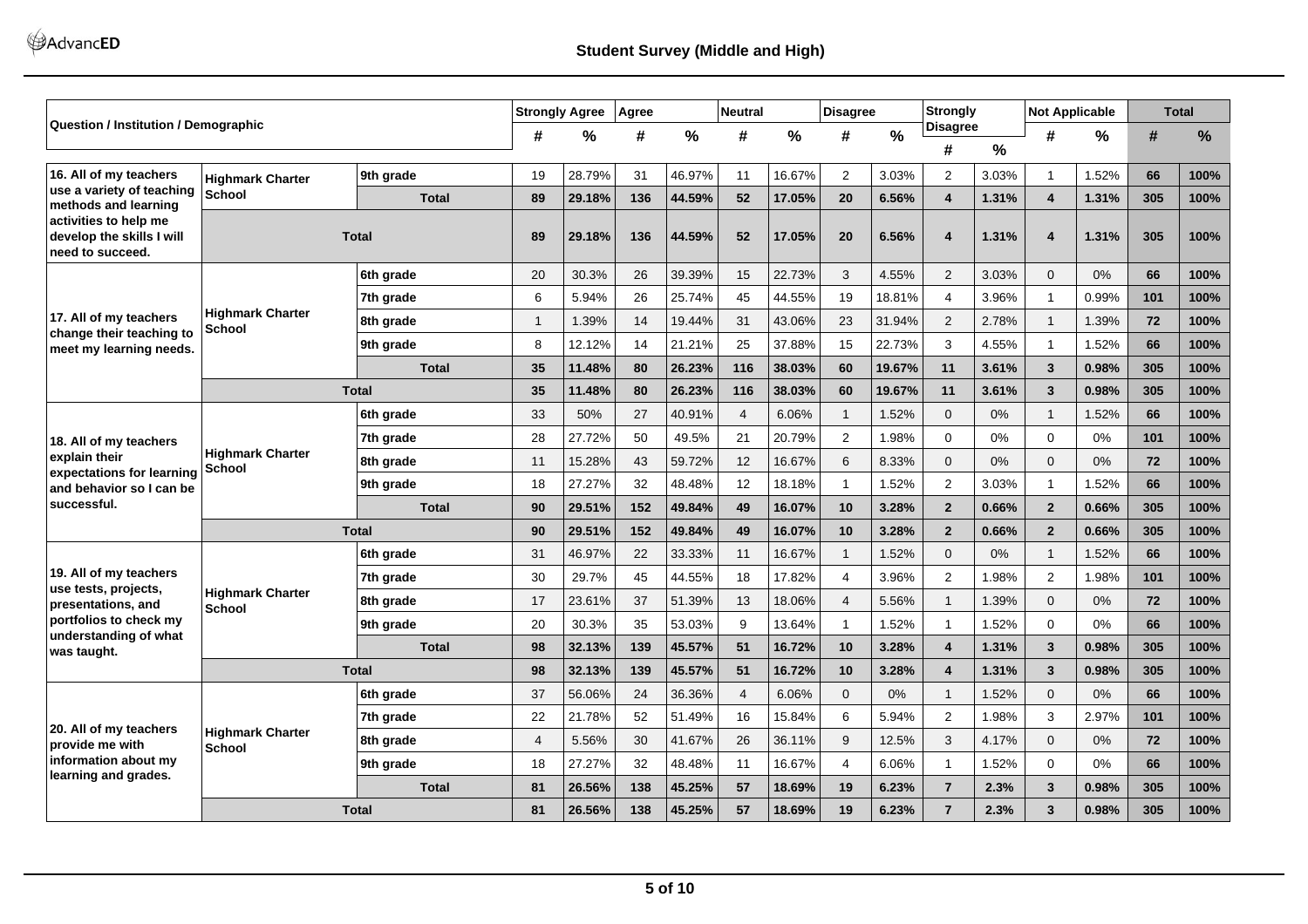|                                                   |                                   |              | <b>Strongly Agree</b> |        | Agree |        | <b>Neutral</b> |        | Disagree       |        | Strongly |       | <b>Not Applicable</b> |       | <b>Total</b> |               |
|---------------------------------------------------|-----------------------------------|--------------|-----------------------|--------|-------|--------|----------------|--------|----------------|--------|----------|-------|-----------------------|-------|--------------|---------------|
| Question / Institution / Demographic              |                                   |              | #                     | %      | #     | %      | #              | %      | #              | $\%$   | Disagree |       | #                     | $\%$  | #            | $\frac{9}{6}$ |
|                                                   |                                   |              |                       |        |       |        |                |        |                |        | #        | %     |                       |       |              |               |
|                                                   |                                   | 6th grade    | 29                    | 43.94% | 26    | 39.39% | $\overline{7}$ | 10.61% | 2              | 3.03%  |          | 0%    | $\overline{2}$        | 3.03% | 66           | 100%          |
|                                                   |                                   | 7th grade    | 28                    | 27.72% | 35    | 34.65% | 28             | 27.72% | $\overline{7}$ | 6.93%  |          | 0.99% | 2                     | .98%  | 101          | 100%          |
| 21. All of my teachers<br>keep my family informed | <b>Highmark Charter</b><br>School | 8th grade    | 9                     | 12.5%  | 24    | 33.33% | 20             | 27.78% | 16             | 22.22% | 2        | 2.78% |                       | .39%  | 72           | 100%          |
| of my academic                                    |                                   | 9th grade    | 13                    | 19.7%  | 21    | 31.82% | 16             | 24.24% | 13             | 19.7%  | 2        | 3.03% |                       | .52%  | 66           | 100%          |
| progress.                                         |                                   | <b>Total</b> | 79                    | 25.9%  | 106   | 34.75% | 71             | 23.28% | 38             | 12.46% | 5        | 1.64% | 6                     | 1.97% | 305          | 100%          |
|                                                   |                                   | <b>Total</b> | 79                    | 25.9%  | 106   | 34.75% | 71             | 23.28% | 38             | 12.46% | 5        | 1.64% | 6                     | 1.97% | 305          | 100%          |
|                                                   | 6th grade                         |              |                       | 63.64% | 14    | 21.21% | 8              | 12.12% |                | 1.52%  |          | 1.52% | $\Omega$              | 0%    | 66           | 100%          |
|                                                   |                                   | 7th grade    | 23                    | 22.77% | 49    | 48.51% | 19             | 18.81% | 8              | 7.92%  |          | 0.99% |                       | 0.99% | 101          | 100%          |
| 22. All of my teachers                            | <b>Highmark Charter</b><br>School | 8th grade    | 14                    | 19.44% | 31    | 43.06% | 20             | 27.78% | $\overline{4}$ | 5.56%  | 3        | 4.17% | $\Omega$              | 0%    | 72           | 100%          |
| fairly grade and evaluate<br>my work.             |                                   | 9th grade    | 12                    | 18.18% | 34    | 51.52% | 15             | 22.73% | 2              | 3.03%  | 3        | 4.55% | $\Omega$              | 0%    | 66           | 100%          |
|                                                   |                                   | <b>Total</b> | 91                    | 29.84% | 128   | 41.97% | 62             | 20.33% | 15             | 4.92%  | 8        | 2.62% |                       | 0.33% | 305          | 100%          |
|                                                   | <b>Total</b>                      |              |                       | 29.84% | 128   | 41.97% | 62             | 20.33% | 15             | 4.92%  |          | 2.62% |                       | 0.33% | 305          | 100%          |
|                                                   | <b>Total</b>                      |              |                       |        | 1,840 | 43.09% | 913            | 21.38% | 340            | 7.96%  | 84       | 1.97% | 44                    | 1.03% | 4,270        | 100%          |

# Section: Resources and Support Systems

|                                                                         |                                   |              |     | <b>Strongly Agree</b> | Agree |        | Neutral |           | Disagree |        | Strongly |       | <b>Not Applicable</b> |       |     | <b>Total</b> |
|-------------------------------------------------------------------------|-----------------------------------|--------------|-----|-----------------------|-------|--------|---------|-----------|----------|--------|----------|-------|-----------------------|-------|-----|--------------|
| <b>Question / Institution / Demographic</b>                             |                                   |              | #   | %                     | #     | %      | #       | %         | #        | $\%$   | Disagree |       |                       | $\%$  | #   | %            |
|                                                                         |                                   |              |     |                       |       |        |         |           |          |        | #        | %     |                       |       |     |              |
|                                                                         |                                   | 6th grade    | 32  | 48.48%                | 19    | 28.79% | 12      | 18.18%    |          | .52%   | 2        | 3.03% | υ                     | 0%    | 66  | 100%         |
| 23. In my school, the                                                   |                                   | 7th grade    | 34  | 33.66%                | 46    | 45.54% | 14      | 13.86%    | 3        | 2.97%  | 3        | 2.97% |                       | 0.99% | 101 | 100%         |
| building and grounds<br>are safe, clean, and<br>provide a healthy place | <b>Highmark Charter</b><br>School | 8th grade    | 23  | 31.94%                | 35    | 48.61% | 10      | 13.89%    | 3        | 4.17%  |          | .39%  | 0                     | 0%    | 72  | 100%         |
|                                                                         |                                   | 9th grade    | 22  | 33.33%                | 31    | 46.97% | 11      | 16.67%    |          | 1.52%  |          | 1.52% | $\Omega$              | 0%    | 66  | 100%         |
| for learning.                                                           |                                   | <b>Total</b> | 111 | 36.39%                | 131   | 42.95% | 47      | 15.41%    | 8        | 2.62%  |          | 2.3%  |                       | 0.33% | 305 | 100%         |
|                                                                         |                                   | <b>Total</b> | 111 | 36.39%                | 131   | 42.95% | 47      | $15.41\%$ | 8        | 2.62%  |          | 2.3%  |                       | 0.33% | 305 | 100%         |
| $ 24.$ In my school,<br>students respect the<br>property of others.     |                                   | 6th grade    | 13  | 19.7%                 | 21    | 31.82% | 23      | 34.85%    | 6        | 9.09%  |          | 3.03% |                       | 52%،  | 66  | 100%         |
|                                                                         | <b>Highmark Charter</b><br>School | 7th grade    | 6   | 5.94%                 | 37    | 36.63% | 39      | 38.61%    | 13       | 12.87% | 5        | 4.95% |                       | 0.99% | 101 | 100%         |
|                                                                         |                                   | 8th grade    | 4   | 5.56%                 | 21    | 29.17% | 24      | 33.33%    | 17       | 23.61% |          | 6.94% |                       | l.39% | 72  | 100%         |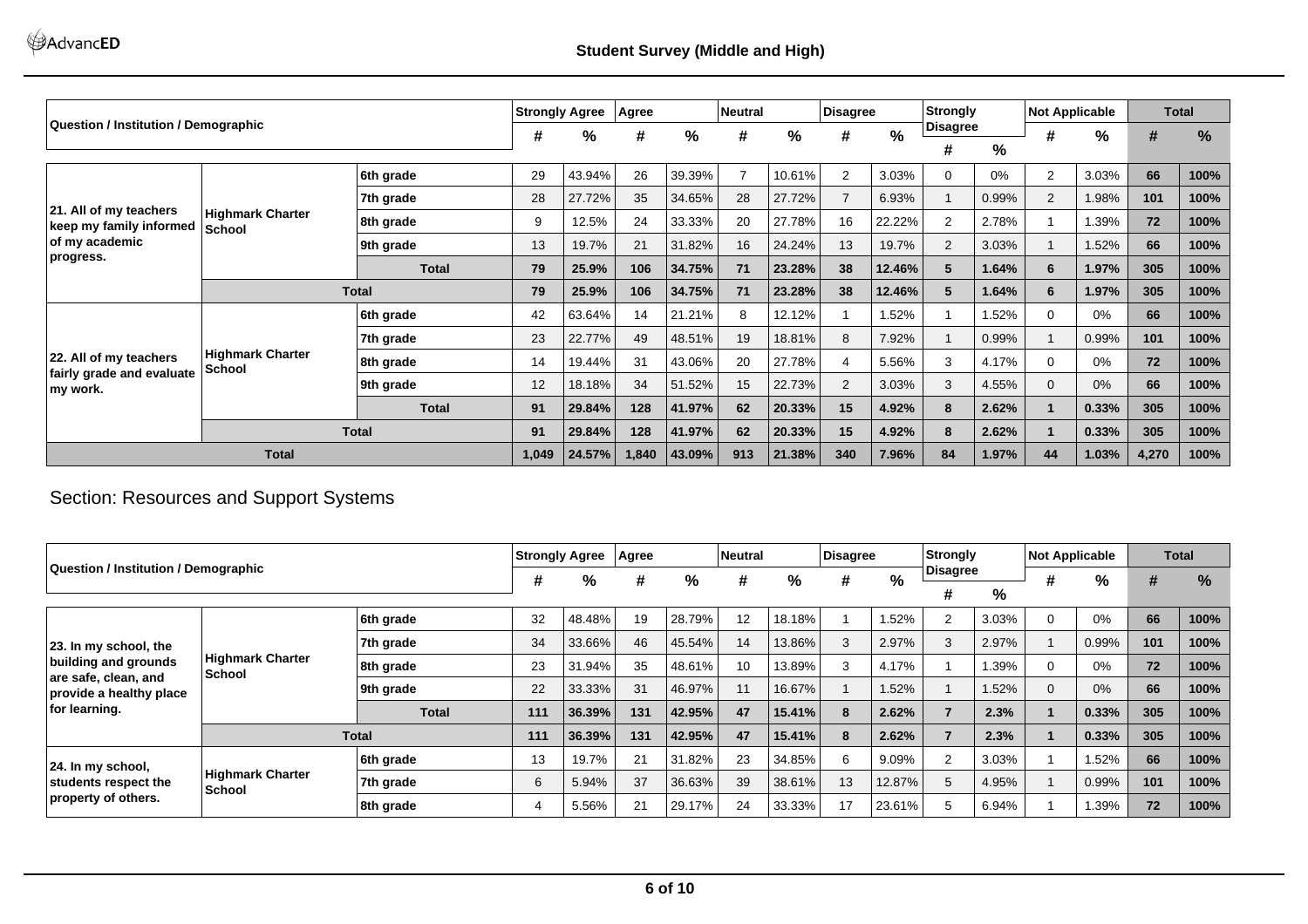|                                                      |                                          |              | <b>Strongly Agree</b> |               | Agree |        | <b>Neutral</b> |               | <b>Disagree</b> |               | <b>Strongly</b>      |        |                | <b>Not Applicable</b> |     | <b>Total</b> |
|------------------------------------------------------|------------------------------------------|--------------|-----------------------|---------------|-------|--------|----------------|---------------|-----------------|---------------|----------------------|--------|----------------|-----------------------|-----|--------------|
| <b>Question / Institution / Demographic</b>          |                                          |              | #                     | $\frac{0}{0}$ | #     | %      | #              | $\frac{0}{0}$ | #               | $\frac{0}{0}$ | <b>Disagree</b><br># | $\%$   | #              | %                     | #   | %            |
| 24. In my school,                                    | <b>Highmark Charter</b>                  | 9th grade    | 3                     | 4.55%         | 19    | 28.79% | 24             | 36.36%        | 15              | 22.73%        | 5                    | 7.58%  | $\Omega$       | 0%                    | 66  | 100%         |
| students respect the                                 | <b>School</b>                            | <b>Total</b> | 26                    | 8.52%         | 98    | 32.13% | 110            | 36.07%        | 51              | 16.72%        | 17                   | 5.57%  | 3              | 0.98%                 | 305 | 100%         |
| property of others.                                  |                                          | <b>Total</b> | 26                    | 8.52%         | 98    | 32.13% | 110            | 36.07%        | 51              | 16.72%        | 17                   | 5.57%  | $\overline{3}$ | 0.98%                 | 305 | 100%         |
|                                                      |                                          | 6th grade    | 27                    | 40.91%        | 28    | 42.42% | 6              | 9.09%         | $\mathbf 1$     | 1.52%         | $\overline{2}$       | 3.03%  | 2              | 3.03%                 | 66  | 100%         |
| 25. In my school, a<br>variety of resources are      |                                          | 7th grade    | 27                    | 26.73%        | 53    | 52.48% | 18             | 17.82%        | $\mathbf 0$     | 0%            | $\overline{2}$       | 1.98%  | $\mathbf{1}$   | 0.99%                 | 101 | 100%         |
| available to help me                                 | <b>Highmark Charter</b><br>School        | 8th grade    | 13                    | 18.06%        | 36    | 50%    | 17             | 23.61%        | 5               | 6.94%         | $\overline{1}$       | 1.39%  | $\Omega$       | 0%                    | 72  | 100%         |
| succeed (e.g., teaching<br>staff, technology, media  |                                          | 9th grade    | 21                    | 31.82%        | 31    | 46.97% | 11             | 16.67%        | $\overline{2}$  | 3.03%         | $\overline{1}$       | 1.52%  | $\mathbf 0$    | 0%                    | 66  | 100%         |
| center).                                             |                                          | <b>Total</b> | 88                    | 28.85%        | 148   | 48.52% | 52             | 17.05%        | 8               | 2.62%         | 6                    | 1.97%  | 3              | 0.98%                 | 305 | 100%         |
|                                                      |                                          | <b>Total</b> | 88                    | 28.85%        | 148   | 48.52% | 52             | 17.05%        | 8               | 2.62%         | 6                    | 1.97%  | $\mathbf{3}$   | 0.98%                 | 305 | 100%         |
|                                                      |                                          | 6th grade    | 34                    | 51.52%        | 21    | 31.82% | $\overline{7}$ | 10.61%        | $\overline{4}$  | 6.06%         | $\mathbf{0}$         | 0%     | 0              | 0%                    | 66  | 100%         |
| 26. In my school,                                    |                                          | 7th grade    | 34                    | 33.66%        | 42    | 41.58% | 22             | 21.78%        | $\overline{2}$  | 1.98%         | $\overline{1}$       | 0.99%  | $\Omega$       | 0%                    | 101 | 100%         |
| computers are up-to-<br>date and used by             | <b>Highmark Charter</b><br><b>School</b> | 8th grade    | 25                    | 34.72%        | 30    | 41.67% | 12             | 16.67%        | 5               | 6.94%         | $\Omega$             | 0%     | $\Omega$       | 0%                    | 72  | 100%         |
| teachers to help me                                  |                                          | 9th grade    | 24                    | 36.36%        | 33    | 50%    | 5              | 7.58%         | 2               | 3.03%         | 2                    | 3.03%  | 0              | 0%                    | 66  | 100%         |
| learn.                                               |                                          | <b>Total</b> | 117                   | 38.36%        | 126   | 41.31% | 46             | 15.08%        | 13              | 4.26%         | $\overline{3}$       | 0.98%  | $\bf{0}$       | 0%                    | 305 | 100%         |
|                                                      |                                          | <b>Total</b> | 117                   | 38.36%        | 126   | 41.31% | 46             | 15.08%        | 13              | 4.26%         | $\overline{3}$       | 0.98%  | $\mathbf{0}$   | 0%                    | 305 | 100%         |
|                                                      |                                          | 6th grade    | 12                    | 18.18%        | 30    | 45.45% | 11             | 16.67%        | $\overline{4}$  | 6.06%         | $\overline{7}$       | 10.61% | 2              | 3.03%                 | 66  | 100%         |
| 27. In my school,                                    |                                          | 7th grade    | 8                     | 7.92%         | 39    | 38.61% | 39             | 38.61%        | 8               | 7.92%         | 4                    | 3.96%  | 3              | 2.97%                 | 101 | 100%         |
| students help each other                             | <b>Highmark Charter</b><br><b>School</b> | 8th grade    | $\overline{2}$        | 2.78%         | 17    | 23.61% | 25             | 34.72%        | 16              | 22.22%        | 9                    | 12.5%  | 3              | 4.17%                 | 72  | 100%         |
| even if they are not<br>friends.                     |                                          | 9th grade    | $\overline{7}$        | 10.61%        | 20    | 30.3%  | 22             | 33.33%        | 11              | 16.67%        | 6                    | 9.09%  | $\mathbf 0$    | 0%                    | 66  | 100%         |
|                                                      |                                          | <b>Total</b> | 29                    | 9.51%         | 106   | 34.75% | 97             | 31.8%         | 39              | 12.79%        | 26                   | 8.52%  | 8              | 2.62%                 | 305 | 100%         |
|                                                      |                                          | <b>Total</b> | 29                    | 9.51%         | 106   | 34.75% | 97             | 31.8%         | 39              | 12.79%        | 26                   | 8.52%  | 8              | 2.62%                 | 305 | 100%         |
|                                                      |                                          | 6th grade    | 32                    | 48.48%        | 22    | 33.33% | 11             | 16.67%        | $\mathbf{1}$    | 1.52%         | $\mathbf{0}$         | 0%     | $\Omega$       | 0%                    | 66  | 100%         |
|                                                      |                                          | 7th grade    | 28                    | 27.72%        | 51    | 50.5%  | 12             | 11.88%        | 6               | 5.94%         | 2                    | 1.98%  | 2              | .98%                  | 101 | 100%         |
| 28. In my school, I can<br>participate in activities | <b>Highmark Charter</b><br><b>School</b> | 8th grade    | 12                    | 16.67%        | 32    | 44.44% | 16             | 22.22%        | $\overline{7}$  | 9.72%         | $\overline{2}$       | 2.78%  | 3              | 4.17%                 | 72  | 100%         |
| that interest me.                                    |                                          | 9th grade    | 19                    | 28.79%        | 33    | 50%    | 6              | 9.09%         | $\overline{4}$  | 6.06%         | 3                    | 4.55%  | $\overline{1}$ | .52%                  | 66  | 100%         |
|                                                      |                                          | <b>Total</b> | 91                    | 29.84%        | 138   | 45.25% | 45             | 14.75%        | 18              | 5.9%          | $\overline{7}$       | 2.3%   | 6              | 1.97%                 | 305 | 100%         |
|                                                      |                                          | <b>Total</b> | 91                    | 29.84%        | 138   | 45.25% | 45             | 14.75%        | 18              | 5.9%          | $\overline{7}$       | 2.3%   | 6              | 1.97%                 | 305 | 100%         |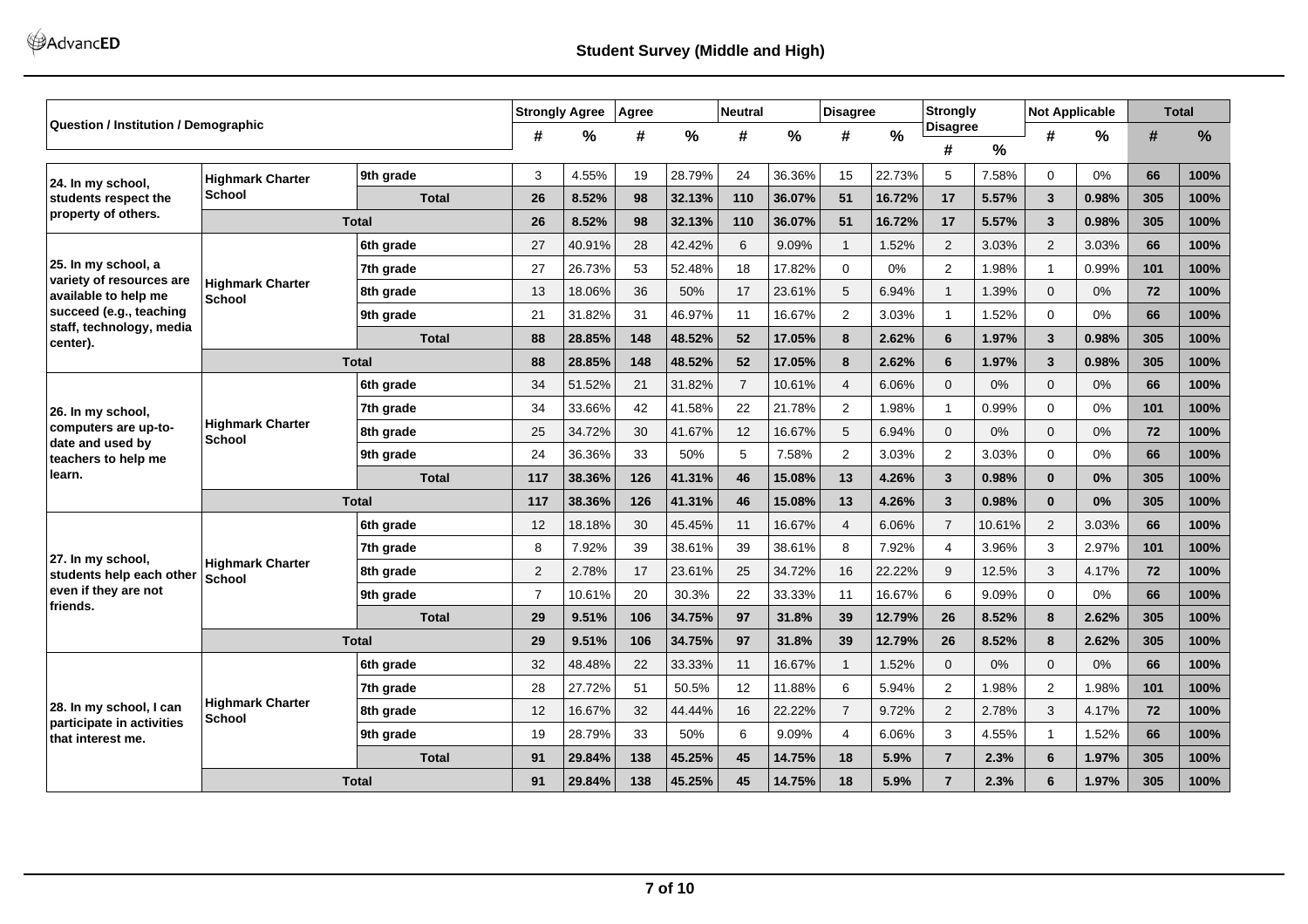|                                                |                                          |              | <b>Strongly Agree</b> |        | <b>Agree</b> |        | <b>Neutral</b>  |        | Disagree |        | Strongly  |       | <b>Not Applicable</b> |       |       | <b>Total</b>  |
|------------------------------------------------|------------------------------------------|--------------|-----------------------|--------|--------------|--------|-----------------|--------|----------|--------|-----------|-------|-----------------------|-------|-------|---------------|
| Question / Institution / Demographic           |                                          |              | #                     | %      | #            | %      | #               | %      | #        | %      | ∣Disagree |       |                       | %     | #     | $\frac{9}{6}$ |
|                                                |                                          |              |                       |        |              |        |                 |        |          |        | #         | %     |                       |       |       |               |
|                                                |                                          | 6th grade    | 15                    | 22.73% | 26           | 39.39% | 13              | 19.7%  | 8        | 12.12% |           | 3.03% |                       | 3.03% | 66    | 100%          |
| 29. In my school, I have                       |                                          | 7th grade    | 26                    | 25.74% | 56           | 55.45% | 14              | 13.86% | 4        | 3.96%  |           | 0%    |                       | 0.99% | 101   | 100%          |
| access to counseling,                          | <b>Highmark Charter</b><br><b>School</b> | 8th grade    | 12 <sup>°</sup>       | 16.67% | 40           | 55.56% | 12 <sup>1</sup> | 16.67% | 5        | 6.94%  |           | 1.39% |                       | 2.78% | 72    | 100%          |
| career planning, and<br>other programs to help |                                          | 9th grade    | 21                    | 31.82% | 33           | 50%    | 9               | 13.64% |          | 1.52%  |           | 3.03% |                       | 0%    | 66    | 100%          |
| ∣me in school.                                 |                                          | <b>Total</b> | 74                    | 24.26% | 155          | 50.82% | 48              | 15.74% | 18       | 5.9%   |           | 1.64% |                       | 1.64% | 305   | 100%          |
|                                                | <b>Total</b>                             |              |                       |        | 155          | 50.82% | 48              | 15.74% | 18       | 5.9%   |           | 1.64% |                       | 1.64% | 305   | 100%          |
|                                                | <b>Total</b>                             |              |                       | 25.11% | 902          | 42.25% | 445             | 20.84% | 155      | 7.26%  | 71        | 3.33% | 26                    | 1.22% | 2,135 | 100%          |

Section: Using Results for Continuous Improvement

|                                                                      |                                   |              |    | <b>Strongly Agree</b> | Agree |        | <b>Neutral</b> |        | Disagree |               | Strongly       |        | <b>Not Applicable</b> |       |     | <b>Total</b> |
|----------------------------------------------------------------------|-----------------------------------|--------------|----|-----------------------|-------|--------|----------------|--------|----------|---------------|----------------|--------|-----------------------|-------|-----|--------------|
| Question / Institution / Demographic                                 |                                   |              | #  | $\frac{9}{6}$         | #     | %      | #              | %      | #        | $\frac{0}{0}$ | Disagree       |        | #                     | %     | #   | %            |
|                                                                      |                                   |              |    |                       |       |        |                |        |          |               | #              | %      |                       |       |     |              |
|                                                                      |                                   | 6th grade    | 21 | 31.82%                | 20    | 30.3%  | 20             | 30.3%  | 2        | 3.03%         |                | .52%   | 2                     | 3.03% | 66  | 100%         |
| 30. My school shares                                                 |                                   | 7th grade    | 10 | 9.9%                  | 38    | 37.62% | 40             | 39.6%  | 6        | 5.94%         | 3              | 2.97%  | $\overline{4}$        | 3.96% | 101 | 100%         |
| information about<br>school success with my                          | <b>Highmark Charter</b><br>School | 8th grade    | 3  | 4.23%                 | 24    | 33.8%  | 27             | 38.03% | 14       | 19.72%        |                | .41%   | 2                     | 2.82% | 71  | 100%         |
| family and community                                                 |                                   | 9th grade    | 6  | 9.09%                 | 26    | 39.39% | 23             | 34.85% | 9        | 13.64%        |                | .52%   |                       | .52%  | 66  | 100%         |
| members.                                                             |                                   | <b>Total</b> | 40 | 13.16%                | 108   | 35.53% | 110            | 36.18% | 31       | 10.2%         | 6              | 1.97%  | 9                     | 2.96% | 304 | 100%         |
|                                                                      |                                   | <b>Total</b> | 40 | 13.16%                | 108   | 35.53% | 110            | 36.18% | 31       | 10.2%         |                | 1.97%  | 9                     | 2.96% | 304 | 100%         |
|                                                                      |                                   | 6th grade    | 18 | 27.27%                | 25    | 37.88% | 14             | 21.21% | 6        | 9.09%         | $\overline{2}$ | 3.03%  |                       | .52%  | 66  | 100%         |
| 31. My school considers                                              |                                   | 7th grade    | 16 | 15.84%                | 32    | 31.68% | 38             | 37.62% | 6        | 5.94%         |                | 3.96%  | 5                     | 4.95% | 101 | 100%         |
| students' opinions when                                              | <b>Highmark Charter</b><br>School | 8th grade    | 3  | 4.23%                 | 13    | 18.31% | 24             | 33.8%  | 22       | 30.99%        |                | 9.86%  | 2                     | 2.82% | 71  | 100%         |
| planning ways to                                                     |                                   | 9th grade    | 10 | 15.15%                | 16    | 24.24% | 21             | 31.82% | 11       | 16.67%        |                | 10.61% |                       | 1.52% | 66  | 100%         |
| improve the school.                                                  |                                   | <b>Total</b> | 47 | 15.46%                | 86    | 28.29% | 97             | 31.91% | 45       | 14.8%         | 20             | 6.58%  | 9                     | 2.96% | 304 | 100%         |
|                                                                      |                                   | <b>Total</b> | 47 | 15.46%                | 86    | 28.29% | 97             | 31.91% | 45       | 14.8%         | 20             | 6.58%  | 9                     | 2.96% | 304 | 100%         |
| 32. My school prepares<br>me for success in the<br>next school year. |                                   | 6th grade    | 37 | 56.06%                | 18    | 27.27% | 10             | 15.15% |          | 1.52%         | U              | $0\%$  | $\Omega$              | 0%    | 66  | 100%         |
|                                                                      | <b>Highmark Charter</b><br>School | 7th grade    | 24 | 23.76%                | 50    | 49.5%  | 22             | 21.78% |          | 0.99%         | 3              | 2.97%  |                       | 0.99% | 101 | 100%         |
|                                                                      |                                   | 8th grade    | 8  | 11.27%                | 30    | 42.25% | 25             | 35.21% | 5        | 7.04%         | 2              | 2.82%  |                       | 1.41% | 71  | 100%         |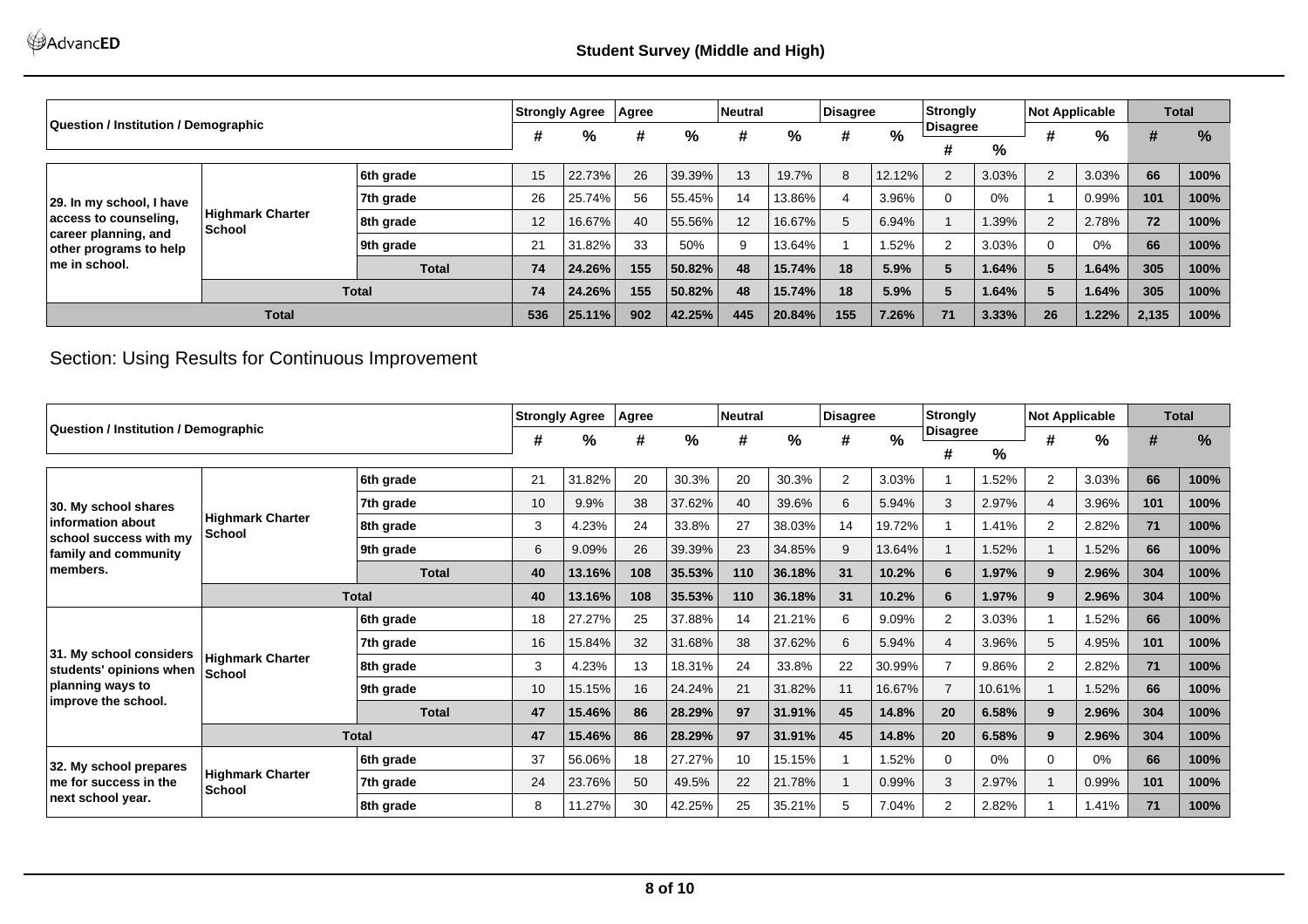| Question / Institution / Demographic                                      |                                   | Strongly Agree   Agree |        |        |         | Neutral   |        | Disagree |       | Strongly |               | <b>Not Applicable</b> |      | <b>Total</b> |      |      |
|---------------------------------------------------------------------------|-----------------------------------|------------------------|--------|--------|---------|-----------|--------|----------|-------|----------|---------------|-----------------------|------|--------------|------|------|
|                                                                           |                                   | %<br>#<br>%            |        | %<br># | %<br>#  | ∣Disagree |        | 4        | %     | #        | $\frac{9}{6}$ |                       |      |              |      |      |
|                                                                           |                                   |                        |        |        |         |           |        |          |       |          | %             |                       |      |              |      |      |
| 32. My school prepares<br>$\ln$ e for success in the<br>next school year. | Highmark Charter<br><b>School</b> | 9th grade              |        | 25.76% | 32      | 48.48%    | 11     | 16.67%   | 3     | 4.55%    |               | 3.03%                 |      | 1.52%        | 66   | 100% |
|                                                                           |                                   | <b>Total</b>           | 86     | 28.29% | 130     | 42.76%    | 68     | 22.37%   | 10    | 3.29%    |               | 2.3%                  | 3    | 0.99%        | 304  | 100% |
|                                                                           | <b>Total</b>                      |                        | 86     | 28.29% | 130     | 42.76%    | 68     | 22.37%   | 10    | 3.29%    |               | 2.3%                  | 3    | 0.99%        | 304  | 100% |
| <b>Total</b>                                                              |                                   | 173                    | 18.97% | 324    | 135.53% | 275       | 30.15% | 86       | 9.43% | 33       | 3.62%         | 21                    | 2.3% | 912          | 100% |      |